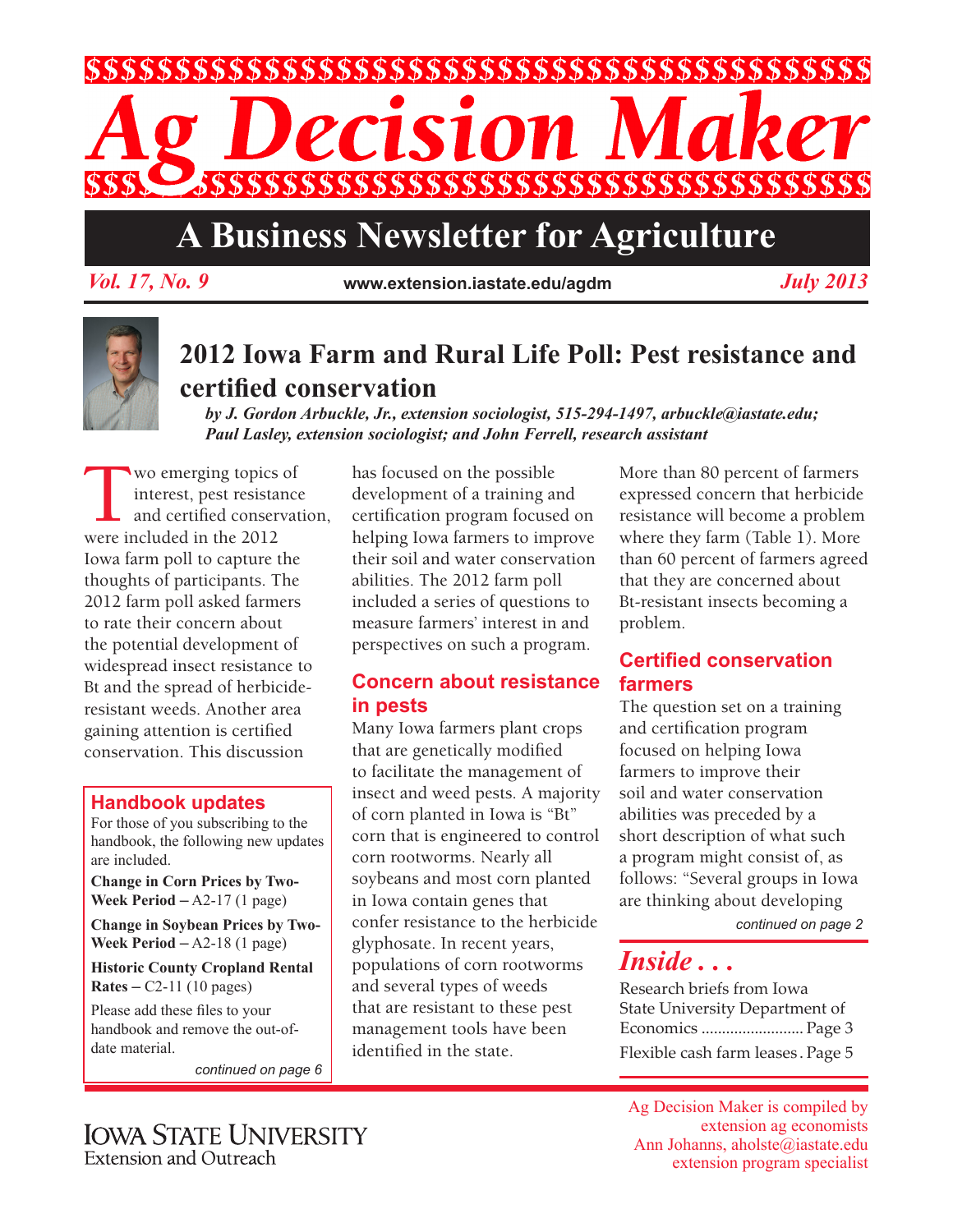**2****July 2013**

;;;;;;;;;;;;;;;;;;;;;;;;;;;;;;;;;;;;;;

*2012 Iowa farm and rural life poll: pest resistance and certified conservation, continued from page 1*

#### **Table 1. Management-resistant insects and weeds**

|                                                                                    | <b>Strongly</b><br><b>Disagree</b> | Somewhat<br><b>Disagree</b> | Uncertain | <b>Somewhat</b><br>Agree | <b>Strongly</b><br>Agree |
|------------------------------------------------------------------------------------|------------------------------------|-----------------------------|-----------|--------------------------|--------------------------|
|                                                                                    |                                    | $-$ Percentage $-$          |           |                          |                          |
| I am concerned that herbicide-resistant<br>weeds will become a problem in my area. |                                    | 5                           | 12        | 49                       | 33                       |
| I am concerned that Bt-resistant insects will<br>become a problem in my area.      |                                    | 8                           | 28        | 45                       | 17                       |

a voluntary program to certify farm operators as 'Certified Conservation Farmers.' Training would include identifying farmland conservation needs; understanding agencies, programs, and resources available to support conservation; planning and implementation of conservation practices; communicating conservation needs to landowners; and, marketing conservation skills to landowners. Farmers who rent land could promote their conservation farmer certification as an asset that would assure landowners that they would care for their land."

In general, Iowa farm poll participants appeared to be open to the idea of a training and certification program centered on helping farmers to improve their conservation skills. Sixty-five percent indicated that they would be or might be interested in learning more about such a program (Table 2).

Fifty-four percent of farmers reported that they would be or might be interested in becoming a Certified Conservation Farmer. Nearly 80 percent selected either "yes" or "maybe" in response to the question, "Do you think a Certified Conservation Farmer program would help Iowa farmers to do more conservation?"

About one-third of farmers agreed that landlords would be more likely to rent to a "Certified Conservation Farmer," and that landowners would be more likely to rent to a farmer who was certified over one who was not, while 34 and 48 percent of farmers, respectively, responded "maybe" (Table 2). In response to a question about whether ISU Extension and Outreach should start a certified conservation farmer program, 29 percent selected yes and 43 percent selected maybe. Overall, the results from these questions suggest that there would be substantial demand for such a program if

|                                                                                                                                | <b>Yes</b>         | <b>Maybe</b> | <b>No</b> |
|--------------------------------------------------------------------------------------------------------------------------------|--------------------|--------------|-----------|
|                                                                                                                                | $-$ Percentage $-$ |              |           |
| Would you be interested in learning more about a Certified<br>Conservation Farmer program?                                     | 30                 | 35           | 35        |
| Would you be interested in becoming a Certified Conservation<br>Farmer?                                                        | 21                 | 33           | 46        |
| Do you think a Certified Conservation Farmer program would help<br>lowa farmers to do more conservation?                       | 38                 | 38           | 24        |
| Do you think landowners would be more likely to rent to a Certified<br>Conservation Farmer over someone who was not certified? | 31                 | 34           | 34        |
| Do you think landlords would want their tenants to become<br><b>Certified Conservation Farmers?</b>                            | 32                 | 48           | 20        |
| Do you think Iowa State University Extension should start a<br>Certified Conservation Farmer program?                          | 29                 | 43           | 28        |

#### **Table 2. Perspectives on a hypothetical "Certified Conservation Farmer" program**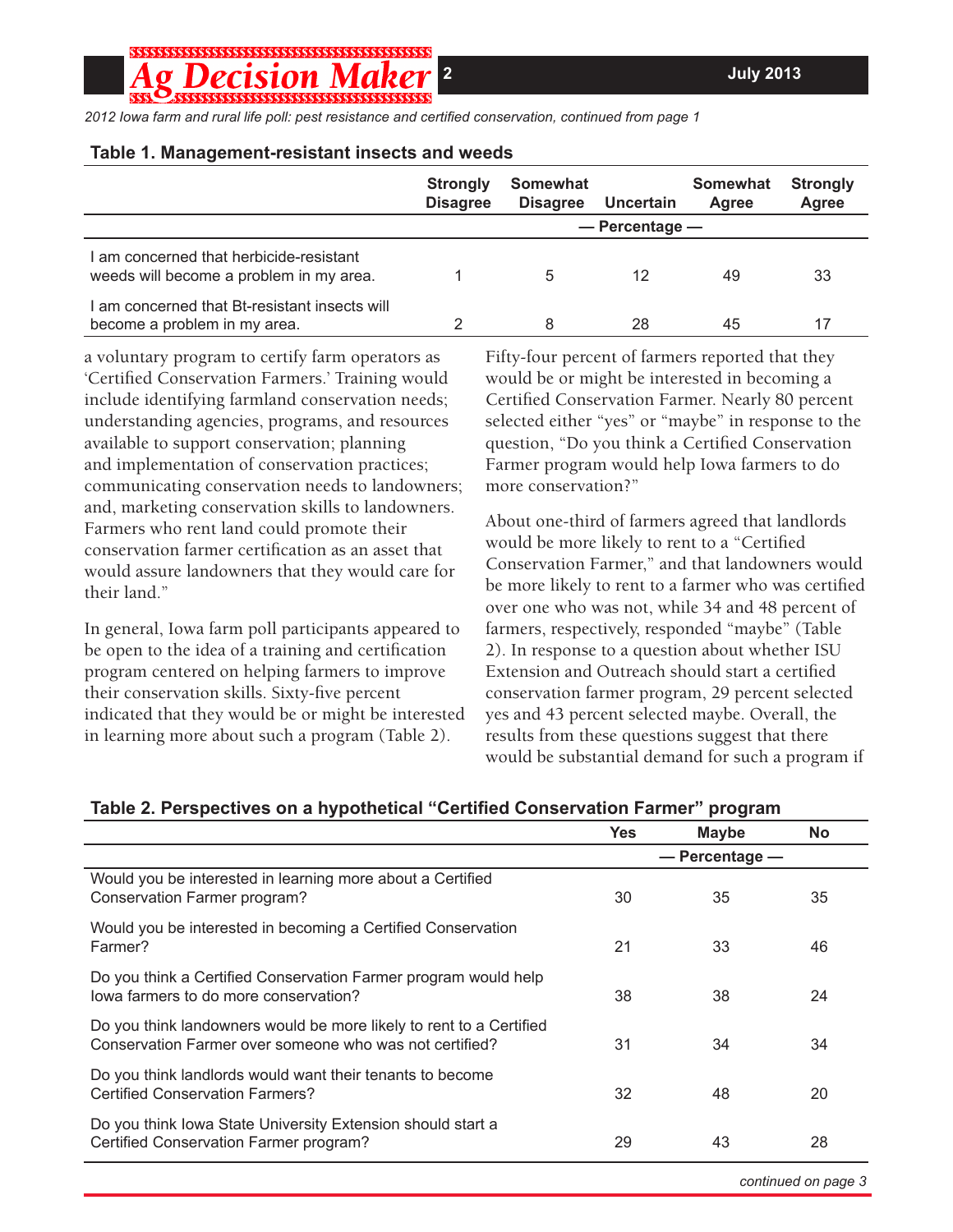# 

*2012 Iowa farm and rural life poll: pest resistance and certified conservation, continued from page 2*

it were developed.

## **About the Iowa Farm and Rural Life Poll**

Conducted every year since its establishment in 1982, the Iowa Farm and Rural Life Poll is the longest-running survey of its kind in the nation. ISU Extension and Outreach, the Iowa Agriculture and Home Economics Experiment Station, the Iowa Department of Agriculture and Land

Stewardship, and the Iowa Agricultural Statistics Service are partners in the Iowa farm poll effort.

The 2012 Iowa Farm and Rural Life Poll summary report (PM 3036) and previous Iowa Farm and Rural Life Poll summary and topical reports are available to download from the ISU Extension and Outreach Online Store, https://store.extension. iastate.edu/ or from Extension Sociology, http:// www.soc.iastate.edu/extension/farmpoll2012.html.

# **Research briefs from Iowa State University Department of Economics**

## **Duffy honored by American Agricultural Editors' Association**



Mike Duffy, an Iowa State University professor of economics, will be presented the Distinguished Service Award this summer by the American Agricultural Editors' Association (AAEA).

"Mike's leadership in helping beginning farmers for nearly 20 years has helped to facilitate the transfer and transition of farm operations between multiple generations," said Dan Zinkand, an agricultural journalist and AAEA member who led Duffy's nomination effort.

Duffy served as director of Iowa State's Beginning Farmer Center from its creation by the Iowa Legislature in 1994 through the end of 2012.

"The center may be unique in the nation, and Mike's expertise and management has been influential not only in Iowa, but also to farm families nationwide in thinking differently and smartly about inheritance, succession and retirement," said Zinkand.

Duffy joined Iowa State University in 1984 as an extension farm management field specialist and began as an economics department faculty member in 1985. He earned a doctorate in agricultural economics from Pennsylvania State University in 1981, a master's degree in agricultural economics and a bachelor's degree in natural resources, parks and recreation management from the University of Nebraska in 1977 and 1975, respectively.

He is an expert in Iowa land valuation, having coordinated the annual Iowa State land value survey for 27 years, and conducts the Iowa Land Ownership survey. Duffy also serves as administrator for the ISU Extension Farm Financial Management Program and is director of graduate education for the Graduate Program in Sustainable Agriculture.

The AAEA, a professional organization of communicators in agriculture media, will present the award to Duffy at the Agricultural Media Summit this August in Buffalo, N.Y.

Read the news release at http://www.ag.iastate.edu/ news/releases/1085/.

## **Factors constraining Iowa labor force growth through 2020**

Swenson, David A., March 2013

Iowa endured high outmigration rates among young adults during the 2000 to 2010 period. In light of accelerating exits from the labor force as the "baby boom" generation reaches retirement age and Iowa's somewhat smaller labor force ages 25 through 44 than the national average, the state's labor force is projected to contract.

This report uses age and gender specific mortality and migration rates from the 2000 to 2010 period to project Iowa's working age population by 2020. Overall, the projections indicate an expected contraction in the Iowa population ages 16 to 64 of 74,142 persons. If that is the case, Iowa's economy may have trouble expanding.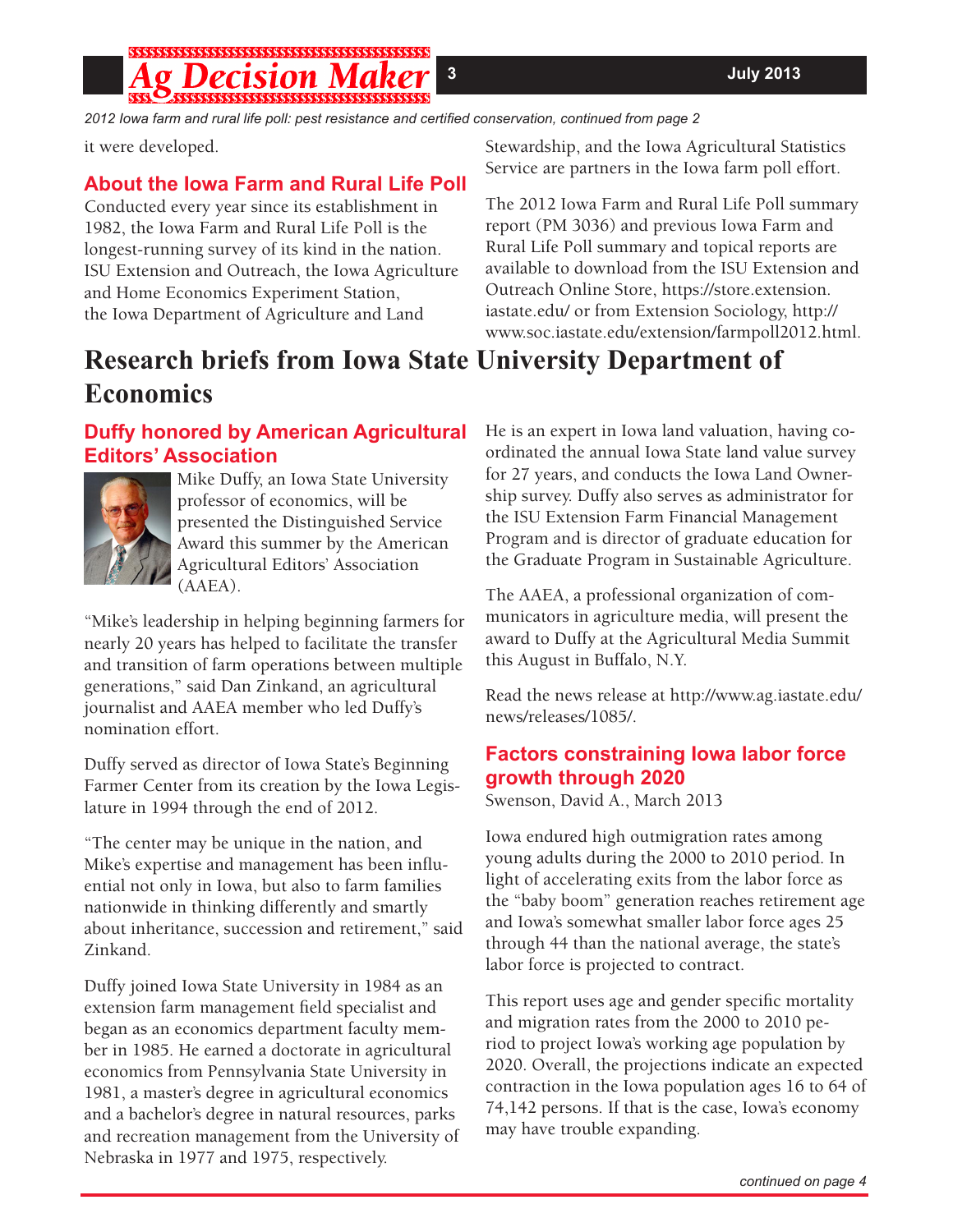#### g Decision Maker

*Research briefs from Iowa State University Department of Economics, continued from page 3*

Full Text - http://www.econ.iastate.edu/sites/default/files/publications/papers/p16040-2013-03-13. pdf

#### **Agriculture and agriculture-related manufacturing economic impacts in Iowa**

Swenson, David A., March 2013

Agriculture is an important component of the Iowa economy. When considered in combination with Iowa's food manufacturing and Iowa's industries that specifically produce agricultural inputs, the broader agriculture and agriculture-related manufacturing sectors explain a substantial fraction of the state's jobs and labor incomes. If those industries are analyzed in terms of their contributions toward final demand sales (the preponderance of which are exports from Iowa), all of the jobs linked to those final demand sales can be quantified. By doing so, it is possible to estimate the total number of jobs in Iowa that are directly or indirectly linked to agriculture and agriculture-related manufacturing.

Full Text - http://www.econ.iastate.edu/sites/default/files/publications/papers/p15967-2013-03-04. pdf

#### **Economic importance of the Iowa egg industry**

Otto, Daniel; Ibarburu, Maro; Schulz, Lee L., ISU Extension: Economic Importance of the Iowa Egg Industry, January 2013

Iowa leads the nation in egg production, producing more than the second and third largest states combined. The United States Department of Agriculture estimates that approximately 52.9 million layers in Iowa produced 14.5 billion eggs in 2011. This level of production consumes 49.2 million bushels of corn and 452,200 tons of soybean meal to feed the layers and 4.2 million bushels of corn and 38,500 tons of soybean meal to feed the growing pullets. In addition, the egg industry is an important value-added activity in Iowa, directly employing an estimated 3,700 hatchery, production and processing workers in 2011 and generating

over \$156 million in direct payroll. The multiplier impacts on the Iowa economy are even more impressive, with total labor income of \$424 million, nearly 7,960 total jobs and an economic boost of \$657 million.

Full Text - http://www.econ.iastate.edu/sites/default/files/publications/papers/p15917-2013-01-11. pdf

## **Scaling up from smallholder agriculture in China, North Branch River Vegetable Cooperative**

Kimle, Kevin; Hongdong Guo, WP #12028, December 2012

Zhang Guan Liang is a Chinese agricultural entrepreneur who lives in Fuyang, China. In 2009, he founded North Branch River Vegetable Cooperative with a vision of creating a vegetable production and distribution entity of significant scale. He has successfully launched the venture, with more than 200 farmers producing vegetables for it. Today, he faces significant challenges to further growth: some common to entrepreneurs, others unique to agriculture and others unique to growing an agricultural venture in China. The case charts Zhang's efforts to increase production capacity, access growth capital and manage food safety issues. In a larger sense, the case charts the agrifood supply chain struggles that are particularly acute in China today.

Full Text - http://www.econ.iastate.edu/sites/default/files/publications/papers/p15735-2012-12-29. pdf

#### **Identifying the effects of SNAP (food stamps) on child health outcomes when participation is endogenous and misreported**

Kreider, Brent; Pepper, John V.; Gundersen, Craig; Jolliffe, Dean, Forthcoming in Journal of the American Statistical Association

The literature assessing the efficacy of the Supplemental Nutrition Assistance Program (SNAP), formerly known as the Food Stamp Program, has long puzzled over positive associations between SNAP receipt and various undesirable health out-